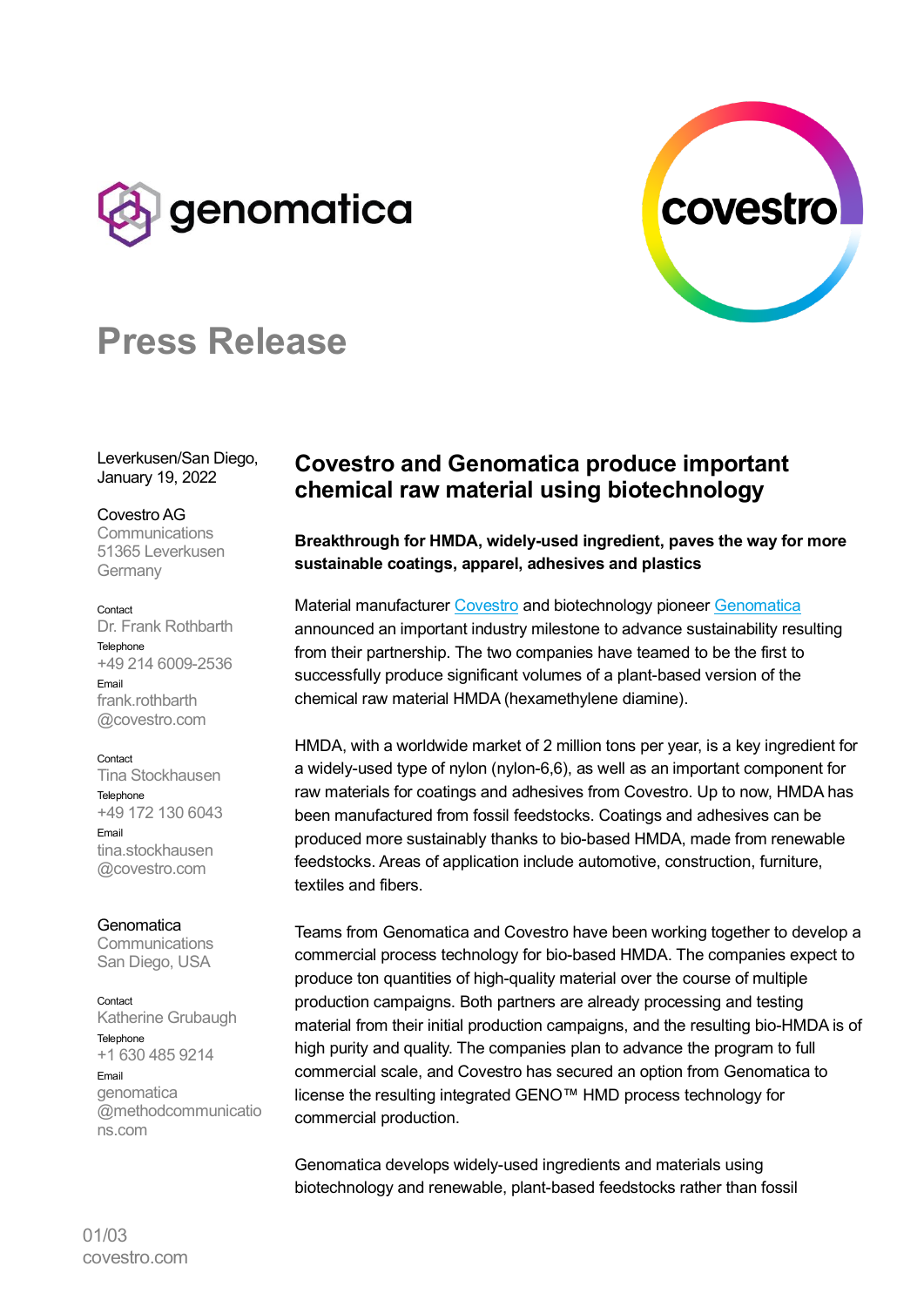



feedstocks and their associated extractive processing methods. These materials are used by brands and their suppliers in popular goods ranging from apparel to cosmetics. Covestro brings extensive know-how in the field of research, chemical process technology and application development. The cooperation for the development of alternative raw materials based on biotechnology advances Covestro's global program to achieve the circular economy.

Covestro established an R&D Competence Center for biotechnology to further strengthen its overall know-how in this field. Bio-based raw materials and biotechnology have also been identified as one of five focus areas at Covestro´s Venture Capital (COVeC) approach.

"The increased use of alternative raw materials, including the utilization of biotechnology, is an important pillar of our approach to fully embrace the circular economy and help make it a global guiding principle," says Covestro CEO Dr. Markus Steilemann. "Our program with Genomatica, which complements our internal R&D, is one of our largest external funding of biotechnology R&D to date, and underscores both the field's importance to Covestro and the results it can deliver."

### **Replacing fossil-based raw materials**

"This program is of great importance to us, because markets are increasingly asking for more environmentally compliant products based on renewable raw materials, which are just as powerful as their fossil-based alternatives," says Dr. Thorsten Dreier, global head of the Covestro business entity Coatings & Adhesives. "We can reduce this dependence on fossil feedstocks with innovative technology and our partnership. With a purely plant-based HMDA, we can significantly advance our corporate objective of CO<sub>2</sub>-neutral production."

"Genomatica is committed to delivering a portfolio of sustainable materials that can help any brand reduce the carbon footprint of its products while maintaining the performance customers count on," said Christophe Schilling, Genomatica CEO. "Covestro is a valued partner that is playing a leading role in improving the environmental impact of many of today's most prevalent materials. Together, we are taking an important step to reduce greenhouse gas emissions for a broad range of products we use in daily life."

# **About HMDA:**

- Hexamethylene diamine is a chemical raw material used to create materials ranging from nylon to coatings.
- The HMDA market was 2 million tons in 2021, nearly all of which is currently produced from fossil fuels. HMDA is a key ingredient in the USD 6.4 billion market for nylon-6,6.